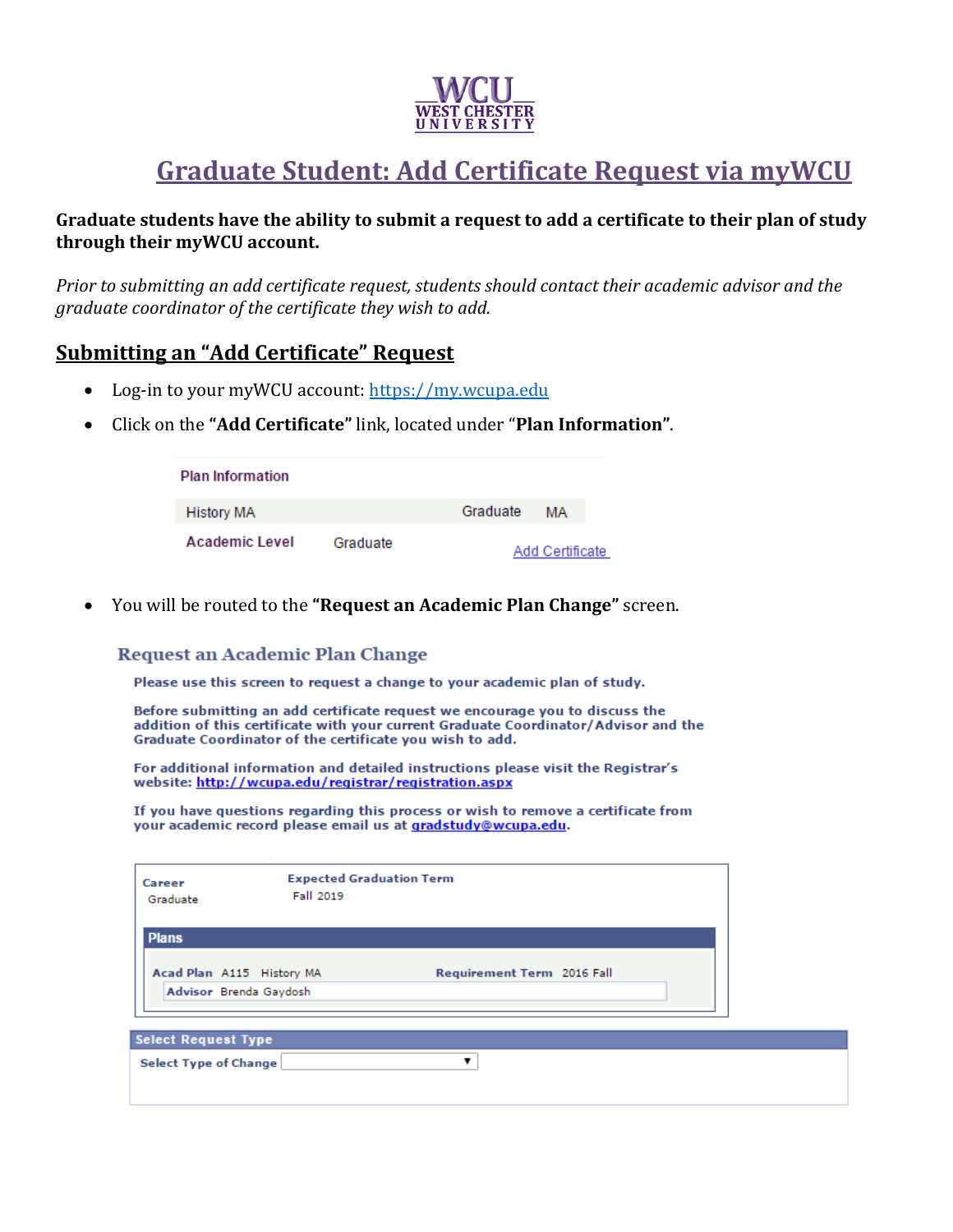

 Within the **Select Request Type** section, you must select **Add Certificate**. You will then be prompted to choose a certificate from the drop down.

| <b>Select Request Type</b>                                                                                                 |                                                                                                                                    |
|----------------------------------------------------------------------------------------------------------------------------|------------------------------------------------------------------------------------------------------------------------------------|
| Select Type of Change Add certificate                                                                                      |                                                                                                                                    |
| You are requesting to add a certificate to your current plan of study. Please select a certificate<br>from the list below. |                                                                                                                                    |
| <b>Select a Certification</b>                                                                                              |                                                                                                                                    |
| Academic Plan                                                                                                              | Create a What-if Advisement Report                                                                                                 |
|                                                                                                                            | The <i>What-If Advisement Report</i> may be used to<br>help you understand the requirements of your<br>newly selected certificate. |
| Once you have made your selection, click "Submit".                                                                         |                                                                                                                                    |

| <b>Add Certification</b>                                                                                                                                                                                                                                                                                                                                                |
|-------------------------------------------------------------------------------------------------------------------------------------------------------------------------------------------------------------------------------------------------------------------------------------------------------------------------------------------------------------------------|
| Academic Plan   Educational Technology CERTIF<br>Create a What-if Advisement Report<br>Once submitted this request will be reviewed by the appropriate advisors and department chairpersons for approval. Students will<br>be notified via email when a decision has been made. Please note this change will be effective for the start of the next semester.<br>Cancel |

You will then be routed to a new page to confirm your request.

| <b>Confirm Request</b> |  |  |
|------------------------|--|--|
|------------------------|--|--|

Request an Academic Plan Change

Change Requested Add certificate Adding Certificate Educational Technology CERTIF

Click on Ok to submit the request; otherwise, Cancel to cancel the request

**OK**  $Cancel$ 

- Once you confirm your request, you will be returned to the request page and a message will appear letting you know your request has been routed to the appropriate approvers.
- If you wish to submit another request, you will need to return to your myWCU homepage and restart the "**Add Certificate"** process.
- Approvers have the ability to *approve*, *deny* or *hold* your request. You will receive an email to your WCU email address as soon as a decision is made to *deny* or *hold* your request; otherwise, you will receive an email once the change has been *processed*.